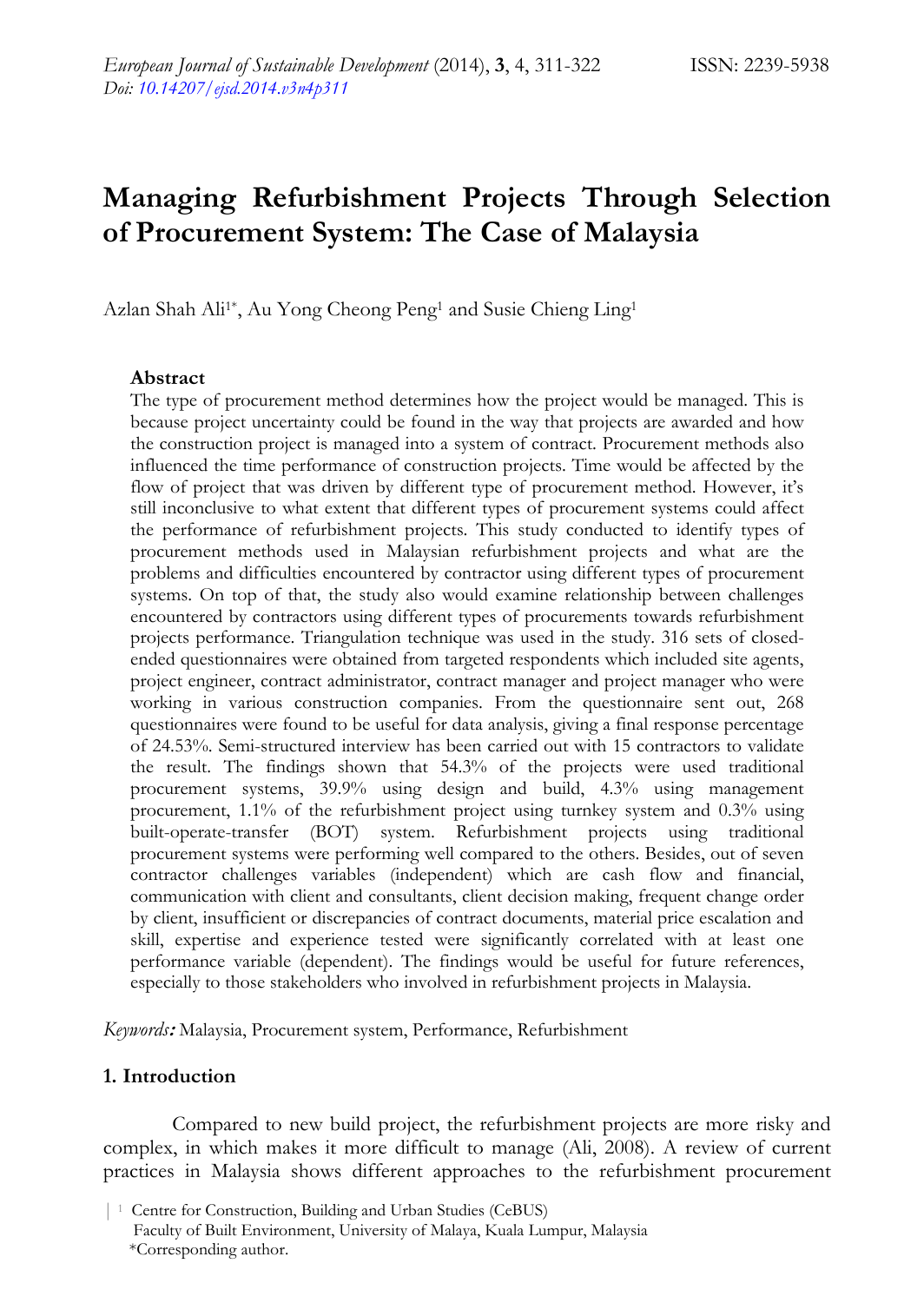systems. The introduction of different types of procurement systems has contributed to higher difficulties in managing refurbishment project under various circumstances (Ali et al., 2011).Hardcastle and Tookey (1998) also has highlighted that the refurbishment industry has been heavily criticized for its inefficient and ineffective procurement strategies and processes. The inefficient and ineffective procurement strategies and processes have been considered as a factor that has affected the industry's performance.

 The different types of procurement system have different methods and process of designs and constructions. It described a different systems and a different organization structure in term of roles, responsibility and the authority of each members in the team. However, it's still uncertain on how far do the different types of procurement system have different methods, process and organization structure and how it can affect the performance of a refurbishment project in term of cost, time and quality. These problems and impacts have to be measured so that it can be used as a guide in selecting a better procurement system.

 Therefore, it is essential to understand today's practice procurement method and to identify problems face by the contractor in using different types of procurement systems, and the impact of the problems towards project performance in term of cost, time and quality.

#### **2. The Growth of Refurbishment Projects**

Demands for refurbishment works are differ every year depending on the various factors that contribute to the growth of the projects. Figure 1 shows Total Project Value for Refurbishment projects in Malaysia from year 2004 to year 2011.



*Figure 1: Total Value for Refurbishment project from 2004-2011 (CIDB Statistic, 2006 – 2011)* 

Refurbishment Works are still demanded in Malaysian Construction Industry due to several factors. Rapid changes of technology used, change in building used, economic change and limited vacant land for new development shall be factors that induce to development of refurbishment project (Rahmat et al., 2003; Ali et al., 2009). More often than not, building refurbishment is initiated by physical deterioration and obsolescence, which includes change in technology, social, image, legal and environment.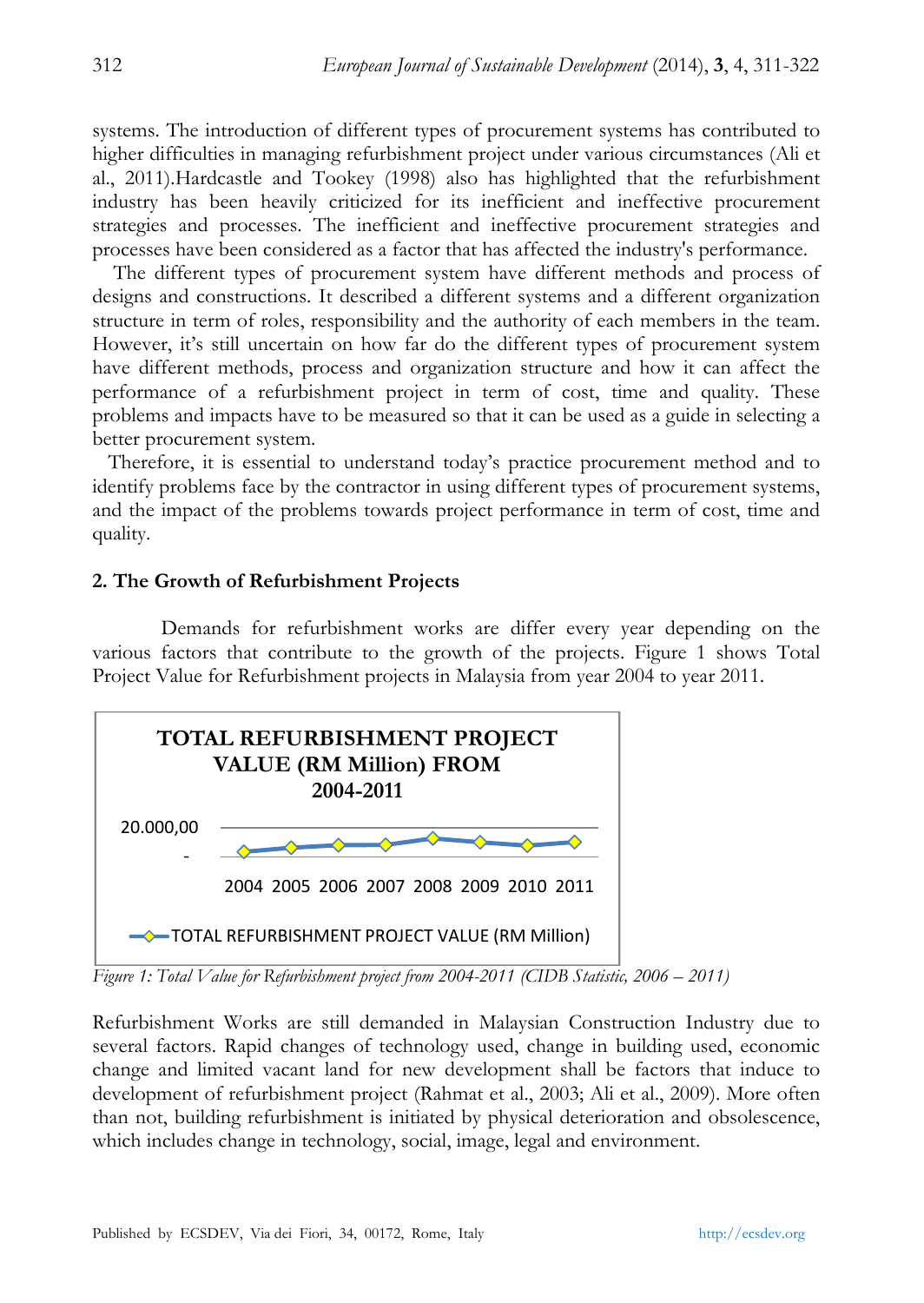# **3. Types of Procurement Systems**

There are numerous types or variations of project procurement systems being widely used in the refurbishment industry from the range from the traditional system to the many variations of "fast-tracking" systems such as turnkey, design and build, buildoperate-transfer and management contracting, (Rosli et al., 2006).



*Figure 2: Types of Project Procurement Systems in Construction Industry* 

# **3.1 Traditional System**

The traditional procurement system is predominant in the Malaysian construction industry and, until 1992 at least, able to satisfy its requirements (Masterman, 1992). It is characterized by the contractor not being responsible for the design or the documentation work (Goldfayl, 1999) and with a clear division between the design and construction process responsibilities (Rowlinson, 1999).The main advantages of using a traditional approach to procurement are produces lowest bid, assuring quality control and familiar in the industry whereby its disadvantages are builders not involved in design process, slower speed and potential adversarial (Peter et al., 2008).

# **3.2 Design and Build System**

The term "Design and Build" refers to the procurement strategy that entails the contractor carrying out the work; the design works as well as the construction and completion of the work.The main advantages of using a design and construct approach to procurement are contractor act as single point of responsibility, Price Certainty, Effective communication and Multi-disciplinary approach and the disadvantages are higher costs, the limitation of competition in the public section, Difficulties in preparing an adequate and sufficiently comprehensive brief, requires early confirmation of concept designand absence of a bill of quantities (Peter et al., 2008).

# **3.3 Management Procurement System**

Several variants of management procurement forms exist, which include; management contracting, construction management and design and manage. In the case of management contracting, the contractor has direct contractual links with all the works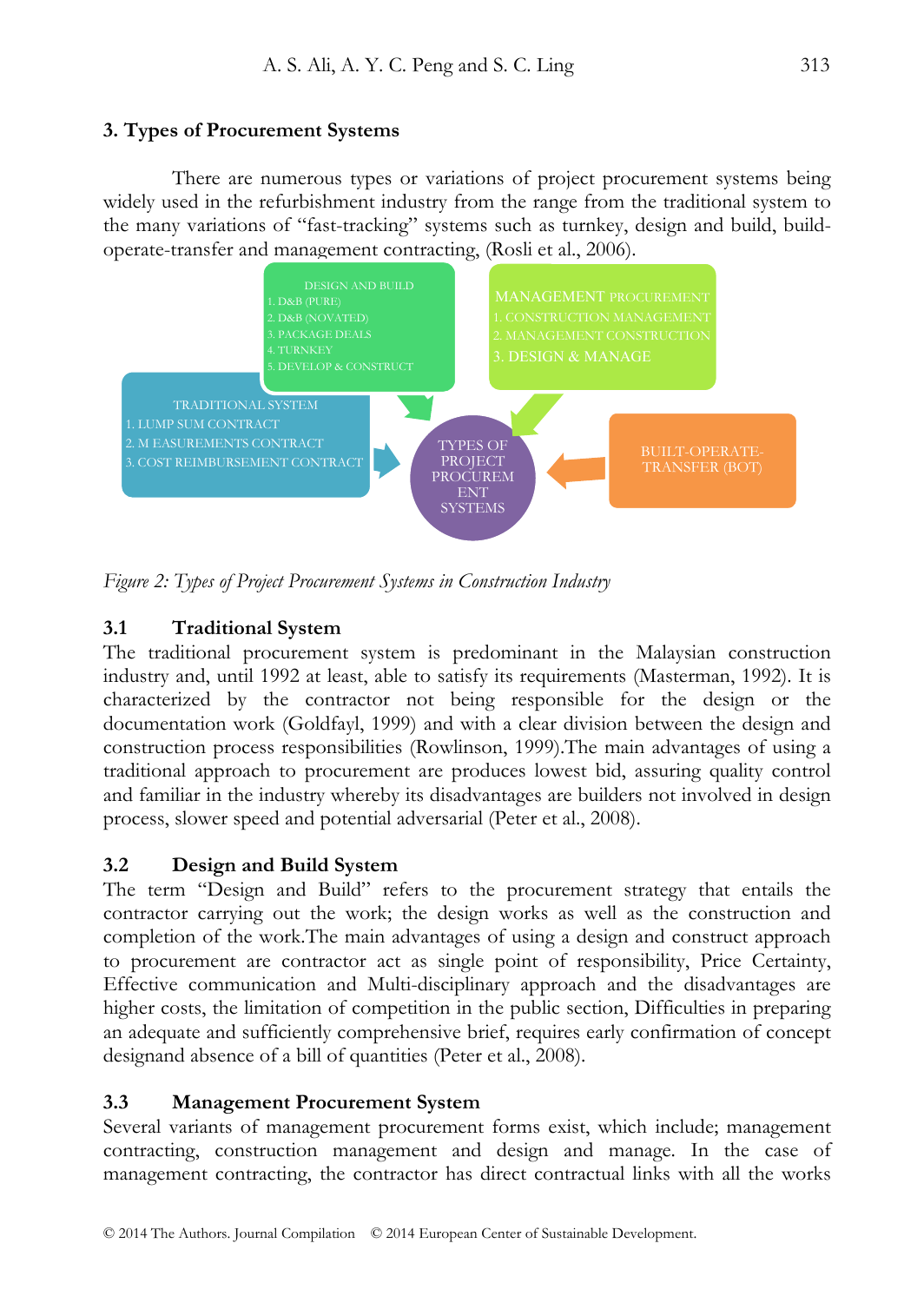and a contractor is responsible for all construction work. In construction management, a contractor is paid a fee to professionally manage, develop a programme and coordinate the design and construction activities, and to facilitate collaboration to improve the project's constructability.The main advantages of using a management approach to procurement areenables improved coordination and collaboration, potential for time savings, roles, risks and responsibilities for all parties are clear and flexibility for changes in design The main disadvantages are proactive client is required, poor price certainty, client loses direct close time and information control required and client must provide a good quality brief to the design team (Peter et al., 2008):

### **3.4 Built-Own-Operate-Transfer (BOOT)**

Developers use their own funding sources to build a public facility in return for the right to operate it and charge a fee for its use. At the end of an agreed period the facility may revert to the landholder. This type of contract focuses on final service delivery and relies upon the required performance standards being properly documented. Building contractors involved in this type of development are usually part of a consortium (Department of Infrastructure Building Services Agency, 1998). BOOT procurement system is less implemented in Malaysia refurbishment project. The main advantages of using these approaches is time and cost savings whereby the main disadvantages of BOOT procurement system are due to additional cost and inflexibility.From this chapter, it can be concluded that there are four main types of procurement systems which are traditional, design and build, management contract and BOOT systems. Different types of procurement systems have different characteristics and it serve a different way in affecting the refurbishment project performance.

#### **4. Difficulties Encounter by Contractor**

 Over-due, over cost and poor quality construction today is frequently blamed on the procurement route selected. In reality serious problems can be attributed to the interaction of a whole series of smaller problems acting at once. Several researches and studies have been done by numerous researchers to identify challenges encounter by the contractor in managing construction works in design and build, traditional, contract management procurement and others. Primary amongst these problems is regarded as 'human aspects'. This is exemplified in construction today as a lack of common, shared purpose in a project leading towards a confrontational management style.

Figure 3 shows the common challenges encounter by Contractor in using different types of procurement method.

#### **4.1. Methodology**

The study approach incorporated triangulation techniques that combined both qualitative and quantitative approaches. The objective of employing a quantitative method is to minimize personal prejudice or bias and to ensure that the social reality would be presented as it is. It is expected to have true value, applicability, consistency and conformability (Guba and Lincoln, 1989). On the other hand, qualitative data refer to information gathered in a narrative through interviews, experience and observations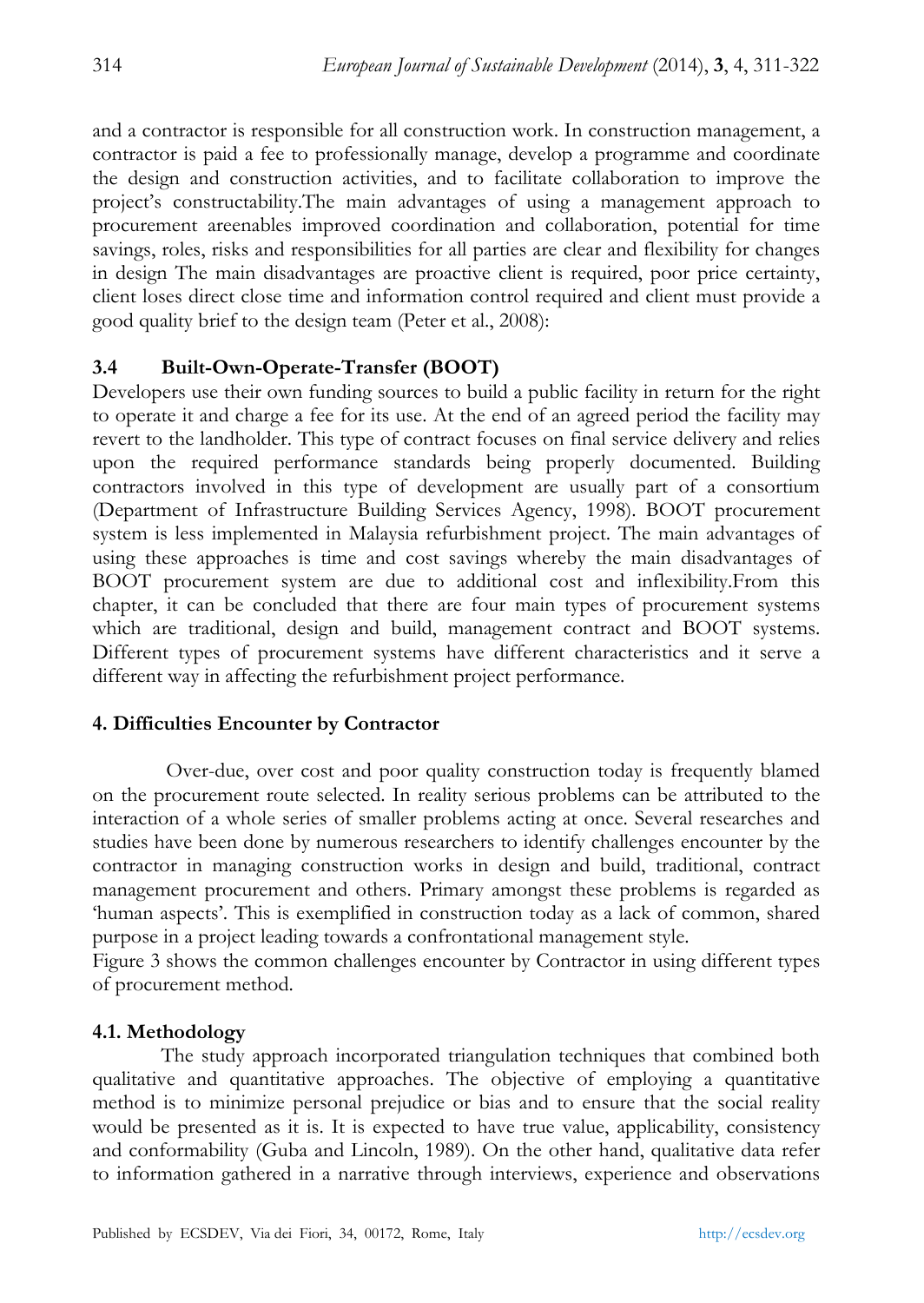(Sekaran, 2005).The combination of both research methods in a social science study could produce robust and valid findings at the end of the study. This is because the qualitative approach could complement results obtained from a quantitative approach, which would make it more reliable (Ali et al, 2009).



*Figure 3: Difficulties and Problems Encounter by Contractor(Nuhu and Issaka, 2008; Wellington and Mpendulo, 2008)* 

 Four hundred and ten, 410 closed-ended questionnaires were obtained and received and the targeted respondents included site agents, project engineer, contract administrator, contract manager, project manager and other parties who are working in Construction Company; which three hundred sixty eight, 368 questionnaires were found to be useful for data analysis, giving a final response percentage of approximately 24.53 %.Findings shows that almost 60% of the respondents were manager and director level and 63% of them had more than 10 years' experience in construction industries. This indicated the data collected from this survey are reliable. The data were analysed by using the Statistical Package for the social science (SPSS) software, version 17.0.

#### **5. Result and Discussion**

Figure 4 illustrated types of procurement systems used in Malaysian Refurbishment Projects. The result indicated that traditional systems is the most preferred system used in Malaysia with record of 54%, followed by design and build with record of 40%, Management procurement, 4%, Turnkey System with record of 1% and Built-Operate-Transfer BOT with record of 0.3%.Besides, semi-structured interview shown that 12 out of 15 interviewees highlighted that traditional is the most preferred and suitable procurement system for Malaysia Refurbishment Projects if the contract value exceeded RM500,000.00.Turnkey, management and built-operate-transfer BOT system are less opted in Malaysian Refurbishment Projects as they are found not suitable.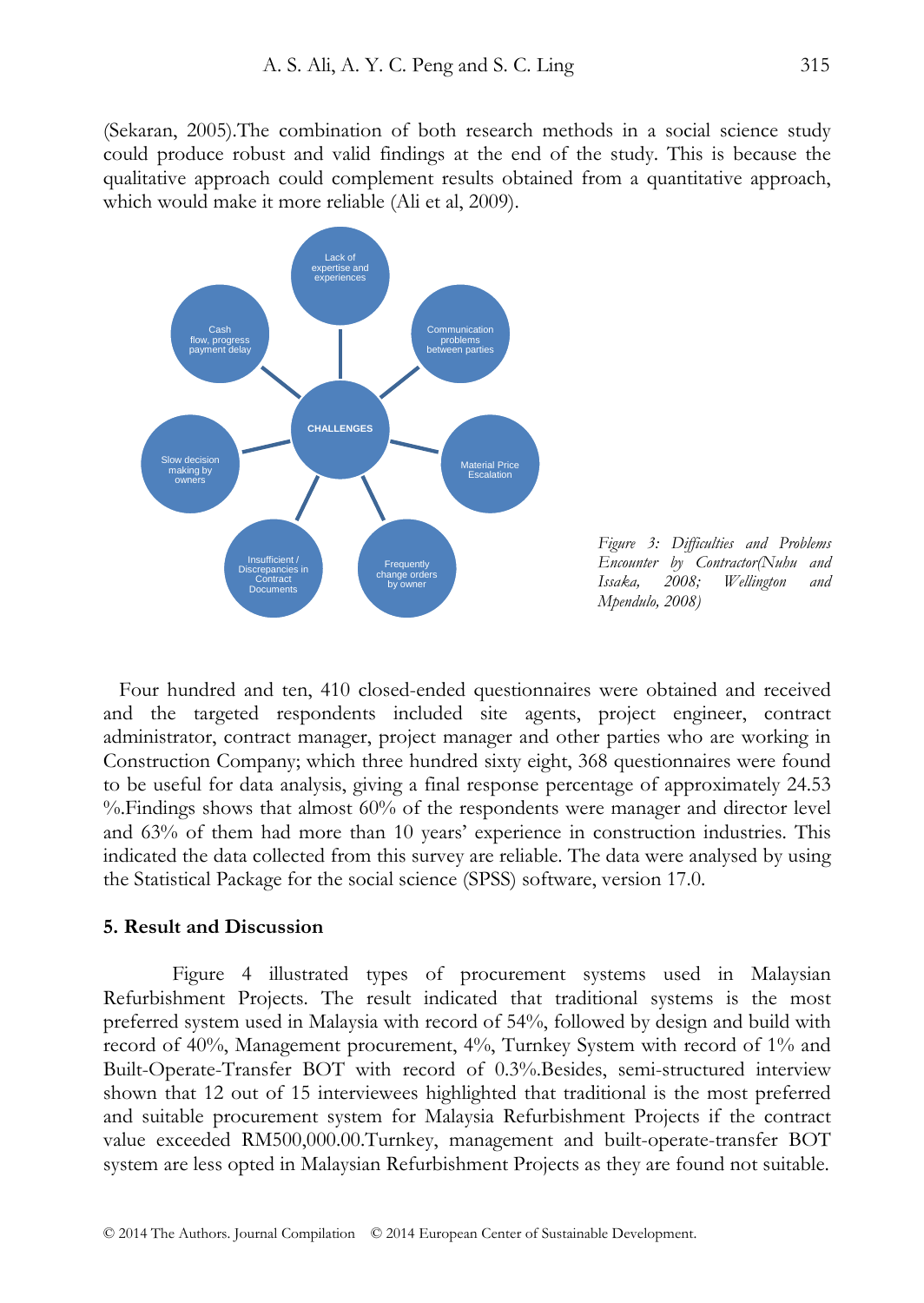As pointed out by Peter et al. (2008), there are three types of traditional procurement method which is consist of lump sum contract, measurement contract and cost reimbursement/cost plus contract. Most of the interviewees mentioned that cost reimbursement/cost plus are the best option opted for refurbishment project due to the activities carried out are uncertain. For this contract, the contractors were being paid for an agreed fee to cover management, overheads and profits.



**Types of Procurement Systems in Malaysia** 

Figure 4: Types of Procurement Systems in Malaysia

Thomas et al. (2002) and Josephson and Lindstrom (2007) developed numerous parameters for measuring project performance which are cost, time and quality. The results shows most of the refurbishment projects using traditional system were completed within time, budget and quality (less complaint and NCR received) whereby refurbishment projects using design and build procurement system were completed within time. The results also shows that the refurbishment projects using BOT systems were completed with less non-compliance records (NCR).

| PROCUREMENT/PERFORMA<br><b>NCE</b>           | <b>COST</b> | <b>TIME</b> | $\frac{9}{6}$ VO | <b>COMP</b> | <b>NCR</b> |
|----------------------------------------------|-------------|-------------|------------------|-------------|------------|
| <b>TRADITIONAL SYSTEM</b>                    |             |             |                  |             |            |
| <b>DESIGN &amp; BUILD SYSTEM</b>             |             |             |                  |             |            |
| <b>TURNKEY SYSTEM</b>                        |             |             |                  |             |            |
| MANAGEMENT CONTRACT<br><b>SYSTEM</b>         |             |             |                  |             |            |
| <b>BUILT-OPERATE-TRANSFER,</b><br><b>BOT</b> |             |             |                  |             |            |

Table 2: Performance of the refurbishment project in Malaysia

*Legend: - Within targeted (perform)* 

Traditional system is separated into different process with design and construction. The drawings, specification, and bill of quantities breakdown are provide by the client to the contractor during tender stage for ease of pricing. It also gives the client firmer and more competitive price because the design plus the complete working drawings have been fully developed and detailed out prior to tendering. It eliminates any design or construction ambiguity or uncertainty, which often causes the contractors to unnecessarily inflate the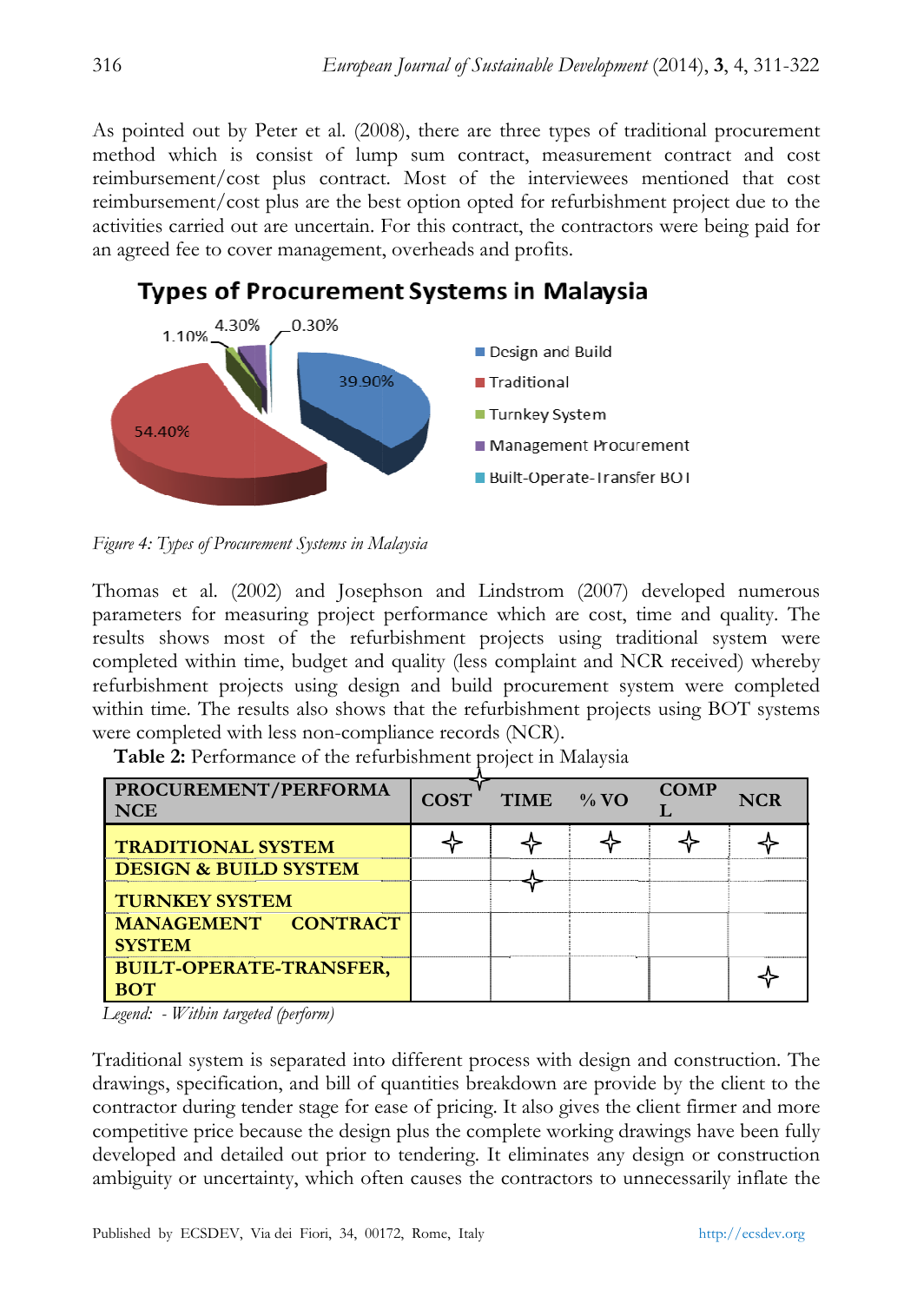price. In the case where bill of quantities is used, the bidding tend to be more fair as such the project cost is lower. The system also has a better cost control (Masterman, 1996). In Design and Build and Turnkey procurement system, the cost to construct the refurbishment works is often higher than the traditional contracting system. This is due to the lack of design, specification detailing and absence of bill of quantities during tender and contractors are not considering the certain part of the work that are uncertain. This will consequently increase the construction cost and lead to the construction cost exceeded the budgeted cost. Furthermore, client is required to come out with a concept design at an early stage for design and build system. Undecided and incomplete concept committed to contractor at the early stage of the project will lead to higher frequent change order by client during construction stage.

 In this study, independent variables refer to cash flow and finance, communication with consultant and client, decision making by client, frequent change order by client, insufficient and discrepancies in contract document, material price escalation and contractor skills, expertise and experience in handling refurbishment works whereas dependant variables refer cost variances, time variances, percentage of variation works, average numbers of complaints received and average numbers of non-compliance report. These analyses are used to achieve third objective of the present study, which is to examine relationship between problem and difficulties encountered by contractor using different types of procurements towards performance of Refurbishment Projects. The result was expected to show a positive correlation that would indicate that lesser difficulties face by the contractor in using different types of procurement systems is associated with higher project performance in Refurbishment Projects. The results of the correlation test are shown in Table 3.

|                                                               | Cost<br>Variances | Variation | Time<br>Works (VO) Variances | <b>Numbers</b><br>Complaint | of Numbers<br>of<br><b>NCR</b> |
|---------------------------------------------------------------|-------------------|-----------|------------------------------|-----------------------------|--------------------------------|
| Cash Flow and Finance                                         | $.361**$          | $.238***$ | $.132*$                      | $.119*$                     | .003                           |
| Communication<br>Consultants and Client                       | with $.276**$     | $.145***$ | $.183**$                     | .120                        | .063                           |
| Decision making by Client                                     | $.195***$         | $.159**$  | $.166**$                     | $.137**$                    | $-.063$                        |
| Frequent Change Order By<br>Client                            | $.294**$          | $.463**$  | .072                         | $.142**$                    | .101                           |
| Insufficient/Discrepancies<br>111<br><b>Contract Document</b> | $312**$           | $.318***$ | $.171**$                     | $.151***$                   | .028                           |
| Material price escalation                                     | .112              | .011      | .005                         | .004                        | $-.056$                        |
| Skill, Expertise 229**<br>Contractor<br>and Experience        |                   | $.319**$  | .084                         | .076                        | .018                           |

**Table 3.** Correlation between contractor difficulties and project performance

*\*\* Correlation is significant at the 0.01 level (2-tailed). \* Correlation is significant at the 0.05 level (2-tailed).*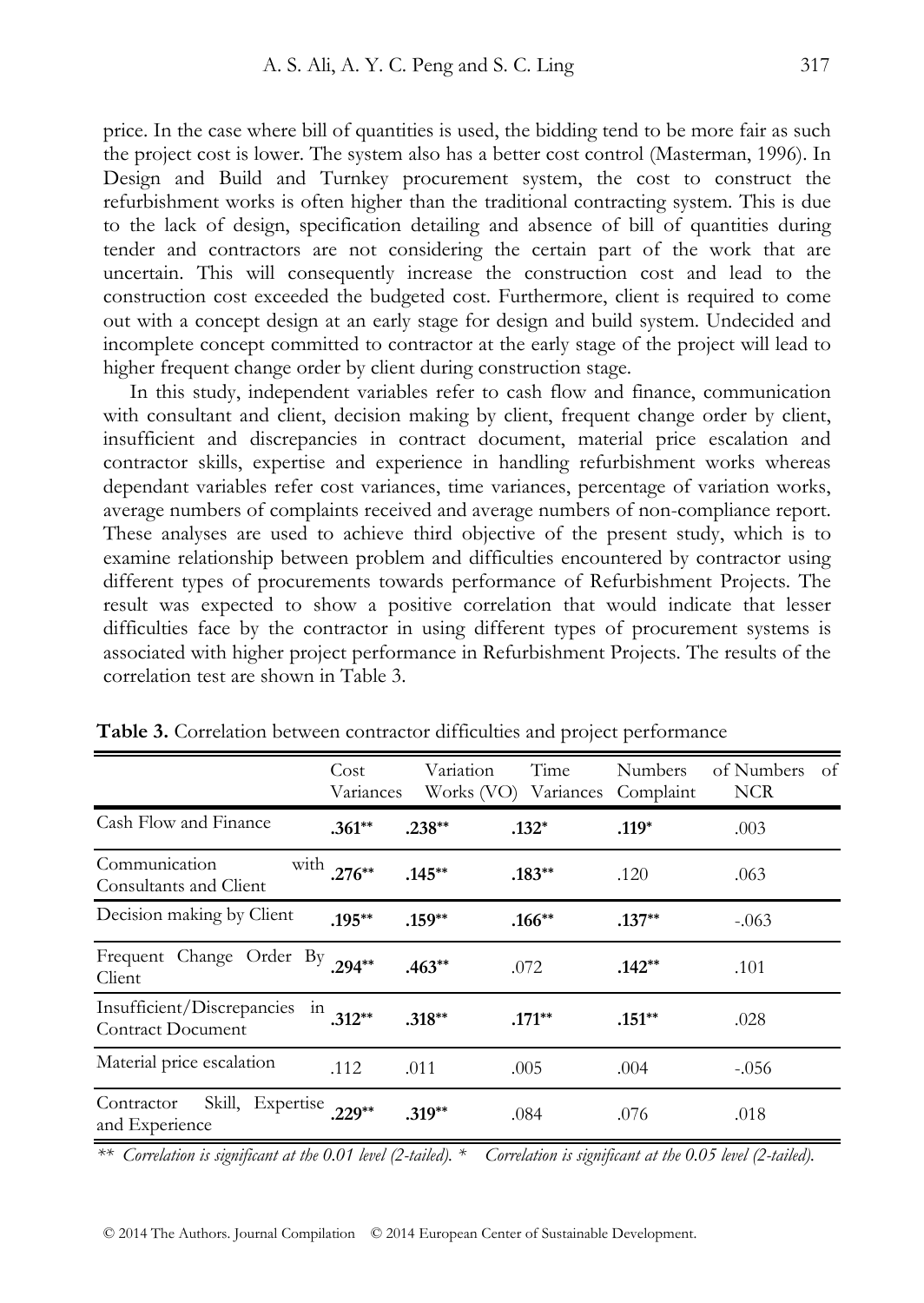Table 3 shows that generally more positive correlations were detected in the test. This indicates that contractor difficulties using different types of procurement influence it will be discussed as following:

# **6.1 The Effect of Cash Flow and Finance towardsRefurbishment Project Performance**

 Cash flow and financial is very important in determining project budget and actual cost. Cash inflow refers to the interim progress payment certified by client whereas cash outflow refers to the payment to sub-contractor and suppliers. In the event that cash out flow is more than cash inflow, it means that the cash flow is unhealthy and contractor will face difficulty in their financial. Contractor difficulties in managing cash flow and financial is found significant to the cost variances (actual project cost to target project cost). Late issuance of payment by client also will cause a huge cash flow problem and financial difficulty to Contractor. Unhealthy cash flow of a project in continuous manner will cause the contractor suffer for a loss as their monthly income is less than their monthly expenses. After the works has been completed on site, contractor has lesser bargaining power to claim for certain works that are not in the contract such as variation works. For instance, contractor may not being paid for the variation works as in client opinion; the works shall be price in the contract. As a result, contractor suffers for a loss in profits as payment for the sub-contractor and supplier have been make and the additional works are not able to claim from the client. Therefore, a good and healthy cash flow and financial is very crucial in ensuring the performance of project cost. Secondly, difficulties in cash flow and financial also found is significant with percentage of variation works. Due to unhealthy or poor cash flow and financial, contractor may work for extra miles to claim for the variation works. For instance, in design and build procurement system, contractor may claim certain of the works may not been price in the contract as the design intent and specification provided are not sufficient in tendering stage. In this case, it will prompt to high variation works. In the event that client refuses on that, contractor may come out with an alternative proposal with cheaper materials. This will cause poor quality and consequently lead to high defects and at the end of the day, client will make complaints on the works. The result also indicates that difficulties in cash flow and financial is significant with the average numbers of complaints received. Besides that, difficulties in cash flow and financial also found is significant with time variances. This finding result is supported by Abdul Kadir, et al. (2005) who mentioned that most contractors do not have an excellent financial standing and they are sub-contracting most of the works. The progress and speed of the refurbishment works is largely depend on the efficiency and availability of the workers. In the event late issuance payment from client, the contractor is facing difficulty in paying or not able to pay to the sub-contractor and suppliers. This indirectly will give an implication in stoppage of material delivery on site and sub-contractors tend to reduce speed and stop works at site.The result implies that a healthy cash flow and financial during the construction stage is required to ensure the contractor complete their job within determined budget, reduce percentage of variation works, assist contractor in payment certification which can avoid delay in the progress. Moreover, with the health financial will encourage contractor perform in term of quality.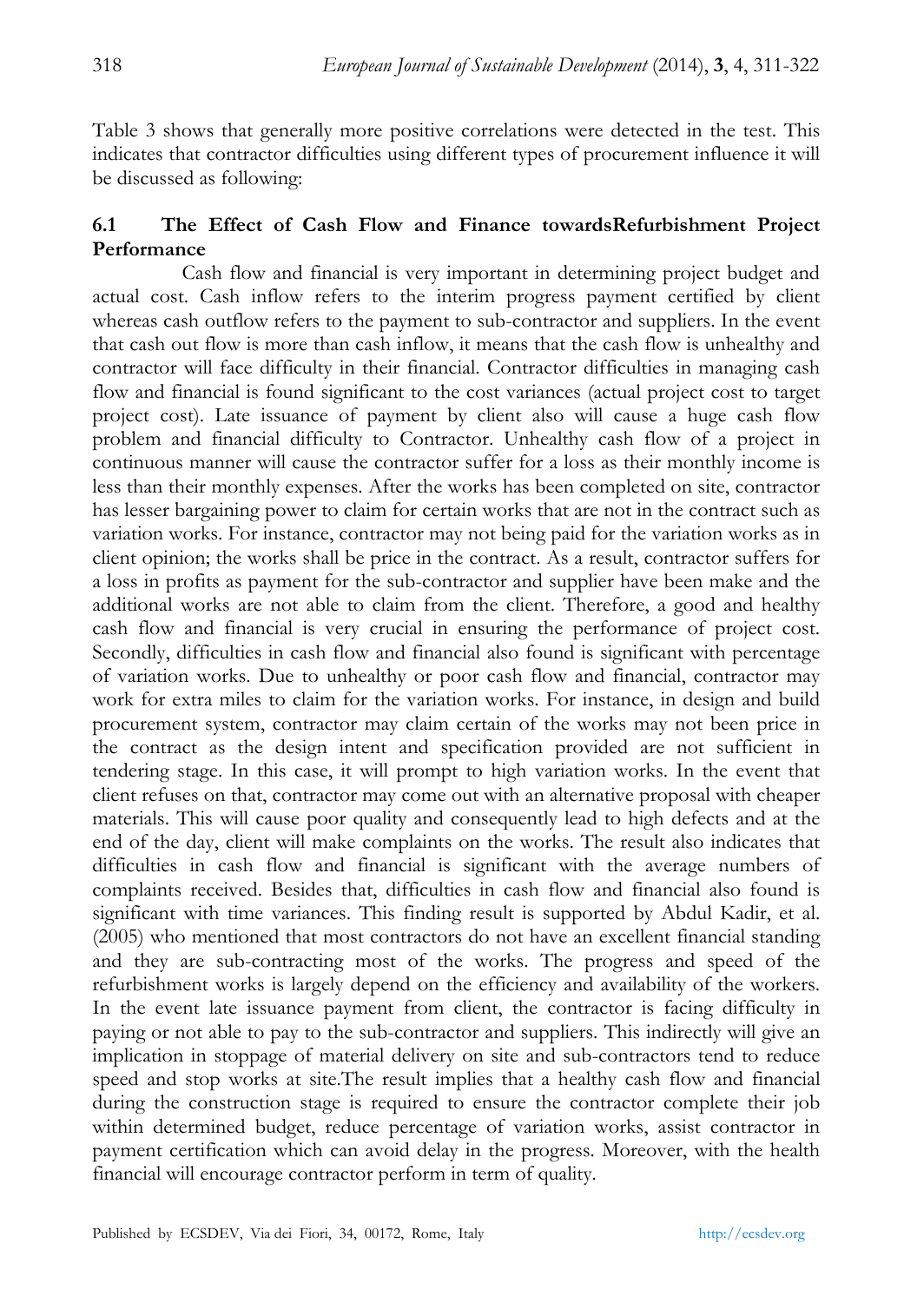### **6.2 The Effect of Communication With Consultants And Client Towards Refurbishment Project Performance**

 Somogyi (1999) mentioned that the efficiency and effectiveness of the refurbishment process strongly depend on the quality of communication. For instance, improvement in the communication within the parties involved could reduce failure and smoothen of the project. In the semi-structured interview, half of the interviewees commented that failure in communication may cause actual project cost incurred higher than budgeted cost, delay in the project, increase of variation works and poor quality of the works. For instance, lack of communication between contractor and consultants and client may cause the information given are not convey among the parties and contractor may constructed the works on site without knowing the changes or instruction given. This will consequently cause argument and dispute between contractor and consultants which will lead to hacking and re-do and repeated works on site. As a result, the project will incur a higher cost as contractor required additional overhead and materials to do the hacking and reinstallation works. Due to this, the progress may delay as it will cause other elements or part of building could not be constructed / installed.In addition to the above, if the communication failure is part of the client fault, contractor is entitled to claim for variation works and client has to issue a variation order to contractor to adjust the contract sum. Other than that, in order to catch up the programme and to avoid any liquidated ascertained damage (LAD), contractor may accelerate the works without much concern on the quality. For instance, concreting of foundation must require 14 days for curing process; however, in order to catch up for the progress the contractor may start for the column works before the foundation is fully cured. This will consequently cause poor quality of the works and lead to major defect works in future. As a result, contractor may receive high numbers of complaints from the client due to the poor quality. This implies that effectiveness communication between client, consultant and contractor is crucial in order to ensure the project is completed within budget, time frame and quality. In addition, it may also reduce variation works and additional cost to client.

## **6.3 The Effect of Client Decision Making Towards Refurbishment Project Performance**

 Contractors' difficulties in client decision making is found significant to the cost variances (actual project cost to target project cost) and percentage of variation works. Client plays an important role in deciding and solves the issues and problems that may give a huge impact in cost, time and quality. In the semi-structured interview, 8 of the interviewees said that inexperience client in refurbishment works is not able to make a prompt decision on the problems highlighted whereas some of the clients make a wrong decision and it has caused increase in variation works as well as the costs. Although contractors are able to claim for the variation works due to the wrong and slow decision making, contractor is also suffering for certain cost that might not able to be claimed; which are overhead and machineries cost. For instance, slow decision making by client may cause idling of the machineries such as crane, generator set, compactor, and any others. Therefore, slow and wrong decision making not only will affect the additional works and cost to client but also will give impact to the contractor in terms profits and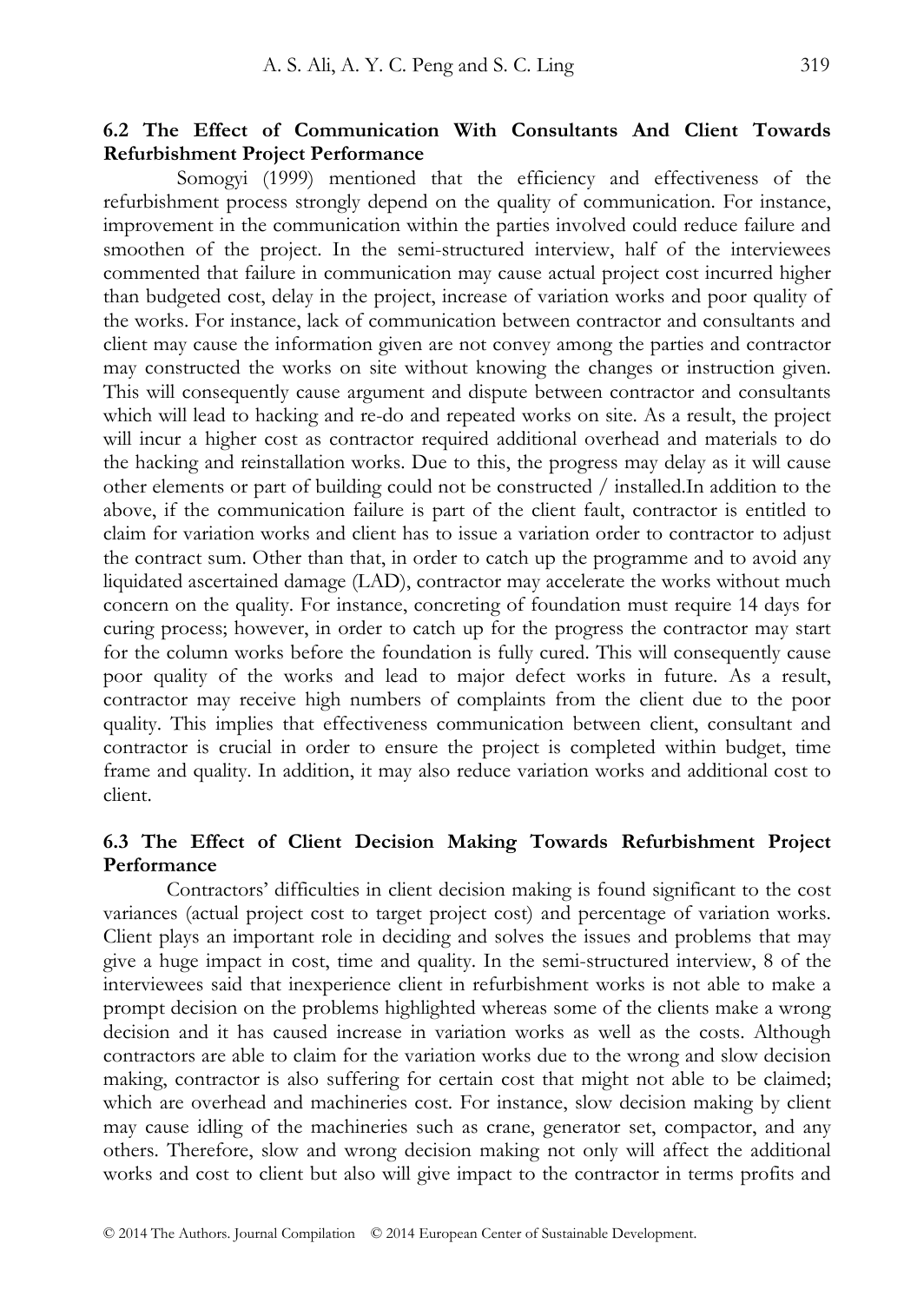loss. In addition to that, contractor difficulties in client decision making also found significant with the time variances and number of complaint received. Slow and wrong decision making by client also will cause delay in the site progress. The delay of the decision may lead stop work or changes of sequence of construction for the Refurbishment Projects. As a result, contractor has to expedite and accelerate the work progress on site and this may affect the quality of the works. A right and fast decision making can prevent delay in a Refurbishment Project especially in fast track project.The result implies that a prompt and appropriate decision making by client during the construction stage is crucial to ensure and determine project performance in terms of cost, time and quality. Moreover, with the prompt and appropriate decision it can reduce percentage of variation works and cost to the client.

## **6.4 The Effect of Frequent Change Order By Client Towards Refurbishment Project Performance**

 Client needs for the projects are normally described through the briefing process. Designers will translate the client needs by producing a concept followed by detailed design. However, client frequently change their preferences throughout the design process and some clients are not able to prepare an adequate and sufficiently comprehensive brief. Without adequate and sufficient comprehensive brief, it is difficult for the designers to complete the design before work starts on site. The "theoretically completed" design, which keeps on changing, requires the designers to allocate an amount of provisional sum in the contract to cater for the uncertainty in the clients" needs. This result supports statements by Mitropoulos and Howell (2002) who stated that design changes were caused by clients changing their needs as the project progresses. This will result to additional variation works and costs to client. In addition, contractor facing difficulties in frequent change order by client is also significant with cost variances and average numbers of complaints received. Variation works due to changes of drawings may give a huge possibility in re-do and hacking works. Contractor with low productivity and poor in controlling labours and machineries will cause increase in man powers and machineries cost. Besides that, in the event contractor under-priced the items in the contract, any variation works shall be followed contract rate; which mean that contractor have to proceed to the variation works although there is no profits on works. As a result, contractor may use cheaper materials in order to cover the losses. This implies that frequent change order by client during construction works in progress will give impact to the project performance in terms of additional variation works, additional cost and poor quality.

## **6.5 The Effect of Contract Difficulties In Insufficient And Discrepancies In Contract Document Towards Refurbishment Project Performance**

 Contract documents consist of conditions of contract, specification, drawings and bill of quantities (BQ). As discussed earlier, Okoroh (1992) has pointed out that inadequacy the specifications from the architects make it difficult for contractors to define the exact scope of work in advance. Due to this, the planning and control of refurbishment works tend to be difficult in determining the actual time and cost of the works and in producing method statements and programmes (CIOB, 1987). As a result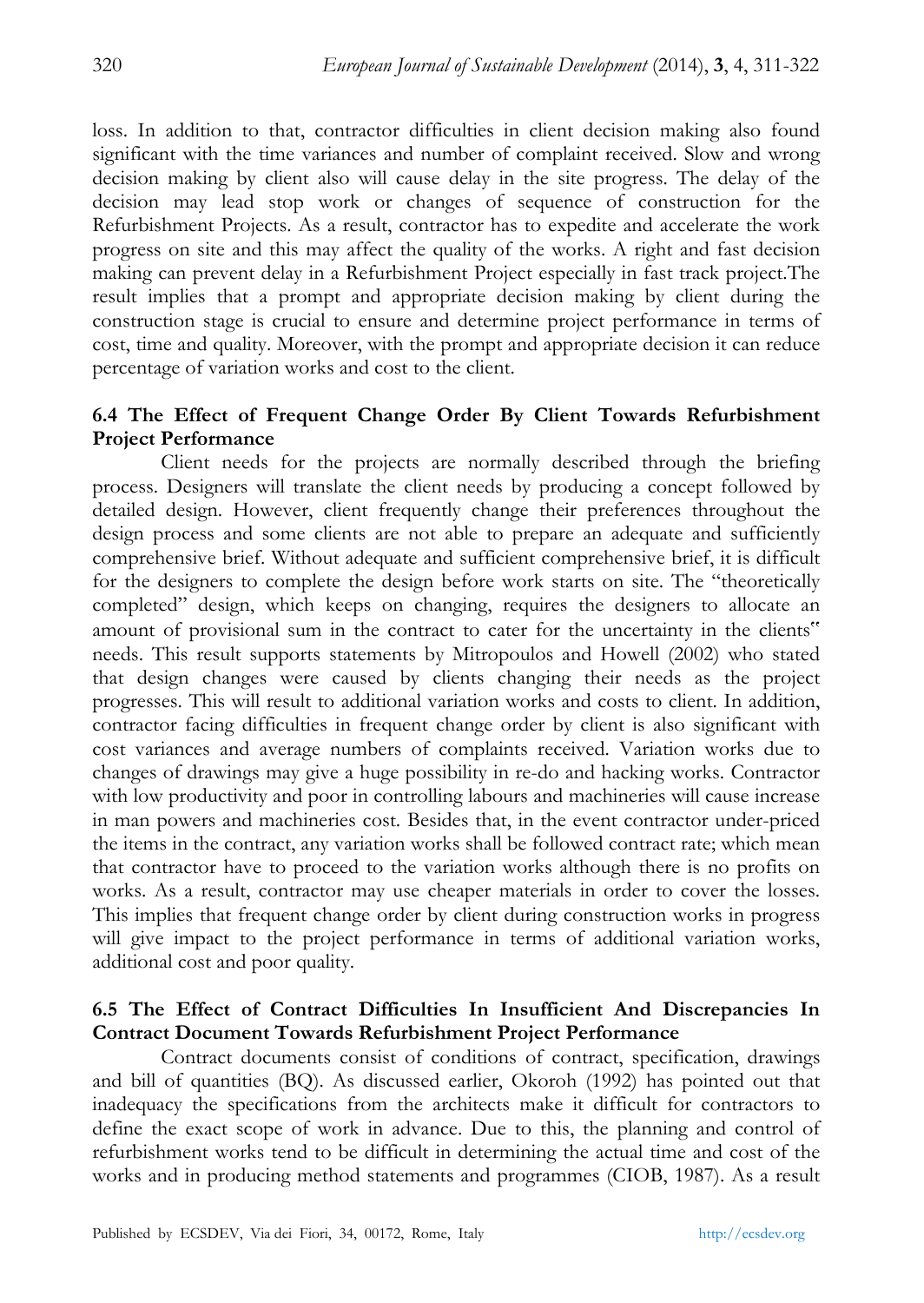of poor planning and control, it will cause delay in the project, higher cost incurred by contractor due to wrong construction sequence, increase percentage of variegation works and additional cost to clients and resulting in poor quality of the works. Therefore, sufficient contract document such as detailing specification, drawings, and bill of quantities are required for ensuring the project is well perform in terms of cost, time and quality.

#### **6.6. The Effect of Contractor Difficulties without Skill, Expertise and Experience towards Refurbishment Project Performance**

 The BRE (1990) cited that due to the condition of the existing building is uncertain; the responsibilities of the organizations and individuals on site cannot be clear-cut. Refurbishment work proceeds as a succession of technical problems requiring quick solutions. Frequently, techniques and methods of repair have to be uniquely developed for each building, eve n for similar building s built in the same period. Consequently, to plan and incorporate all uncertainties would be extremely difficult. Therefore, skill, expertise and experience contractors especially in design and build project is a must in ensuring the project can be perform within budget and lesser variation works. Skill and experience contractor able to come out with the design in cost savings and also reduce variation works by suggests better technical solutions. The correlation test results in Table 3 indicate that there are significant correlations between the contractor difficulties in using different types of procurement systems variables and the Refurbishment Project performance variables. Seven out of seven contractor difficulties variables tested were correlated with at least one Refurbishment Project performance variable.

#### **Conclusion**

The results obtained from the questionnaire surveys and semi-structured interview, it's concluded that traditional procurement systems are the most preferred system used in Malaysia Refurbishment projects, then followed by design and build. The findings also shows that traditional procurement systems is the most suitable to be used in refurbishment project with contract value more than RM500,000.00 due to its uncertainty. Management procurement, Turnkey system and built-operate transfer, BOT are less used in refurbishment project. In addition to that, Seven out of seven contractor difficulties variables (independent) tested were correlated with at least one Refurbishment Project performance variable (dependent).

#### **References**

- Abdul Kadir, M. R., Lee, W. P., Jaafar, M.S., Sapuan, S.M., & Ali, A.A.A. (2005). Factors affecting construction labour productivity for Malaysian residential projects. Structural Survey, Vol. 23 Iss: 1, pp.42 – 54
- Ali, A. S., Rahmat, I., & Hassan, H. (2008). Involvement of key design participants in refurbishment design process, Facilities. Vol. 26 No. 9/10, pp 389-400